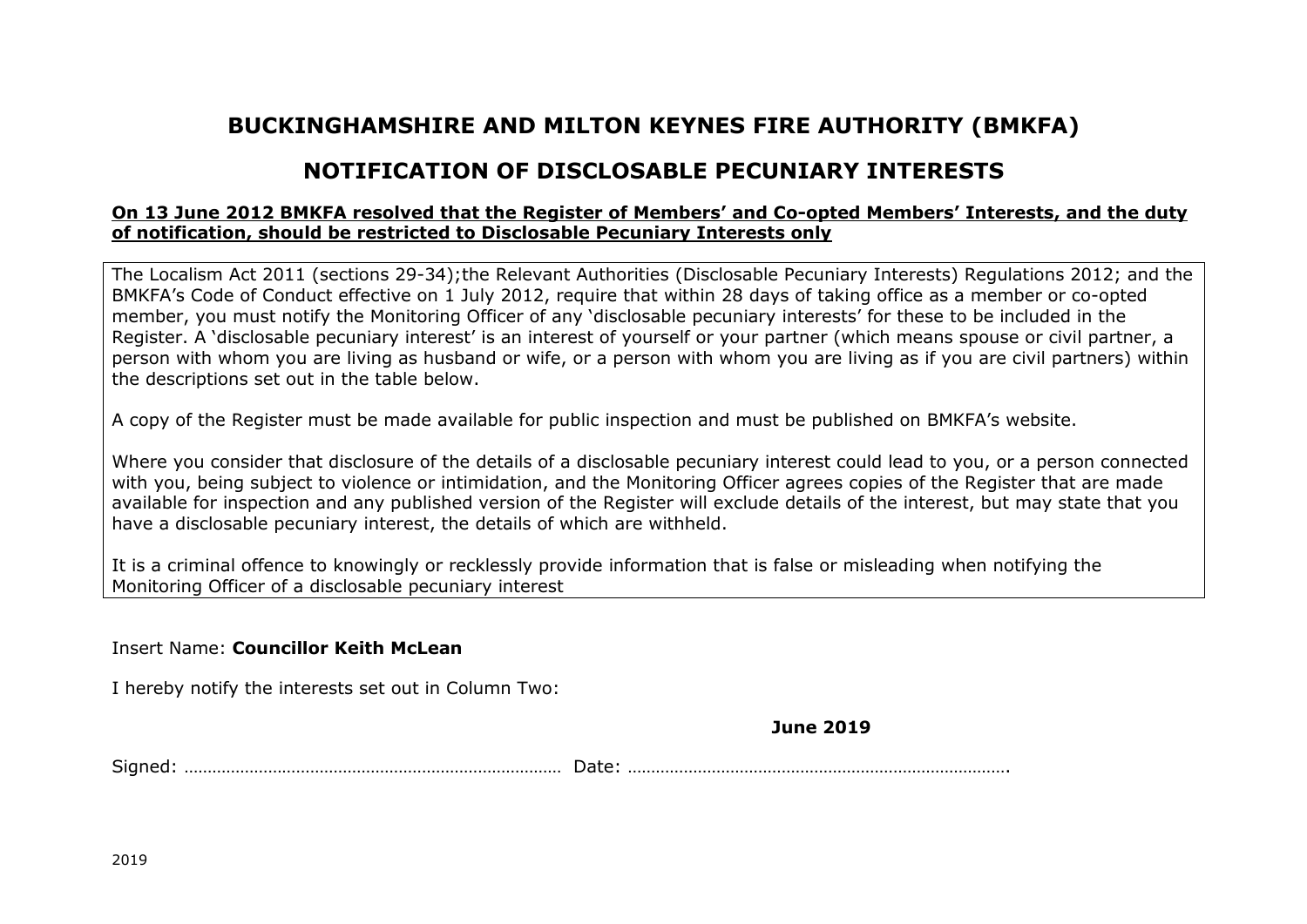| <b>Column One</b>           |                                                                                                                                                                                                                                                                                                                                                                                                                 | <b>Column Two</b>                                                      | [Notes]                                                                                                                                                                                                       |
|-----------------------------|-----------------------------------------------------------------------------------------------------------------------------------------------------------------------------------------------------------------------------------------------------------------------------------------------------------------------------------------------------------------------------------------------------------------|------------------------------------------------------------------------|---------------------------------------------------------------------------------------------------------------------------------------------------------------------------------------------------------------|
|                             |                                                                                                                                                                                                                                                                                                                                                                                                                 |                                                                        | There is no requirement for you to<br>differentiate your disclosable<br>pecuniary interests between those<br>which relate to you personally and<br>those that relate to your spouse or<br>civil partner       |
| <b>Category of Interest</b> |                                                                                                                                                                                                                                                                                                                                                                                                                 | <b>Member's Interests</b>                                              |                                                                                                                                                                                                               |
| 1.<br>2.                    | Any employment, office, trade, profession<br>or vocation carried on for profit or gain<br>[i.e undertaken by you, or your spouse or<br>civil partner]<br>Any payment or provision of any other<br>financial benefit (other than from BMKFA)<br>made or provided within the twelve<br>months preceding this notification in<br>respect of any expenses incurred by you in<br>carrying out duties as a member, or | 1. Employed by Iain Stewart MP<br>2. Milton Keynes Councillor<br>None. |                                                                                                                                                                                                               |
|                             | towards your election expenses.<br>This includes any payment or financial<br>benefit from a trade union within the<br>meaning of the Trade Union and Labour<br>Relations (Consolidation) Act 1992                                                                                                                                                                                                               |                                                                        |                                                                                                                                                                                                               |
| 3.                          | Any contract which is made between you,<br>or your spouse or your civil partner* (or a<br>body in which you, or your spouse or your<br>civil partner, has a beneficial interest **)<br>and BMKFA-<br>(a) under which goods or services are to                                                                                                                                                                   | None.                                                                  | * "spouse or civil partner" means a<br>person with whom you are living as<br>husband or wife, or a person with<br>whom you are living as if you are civil<br>partners<br>**"body in which you, or your spouse |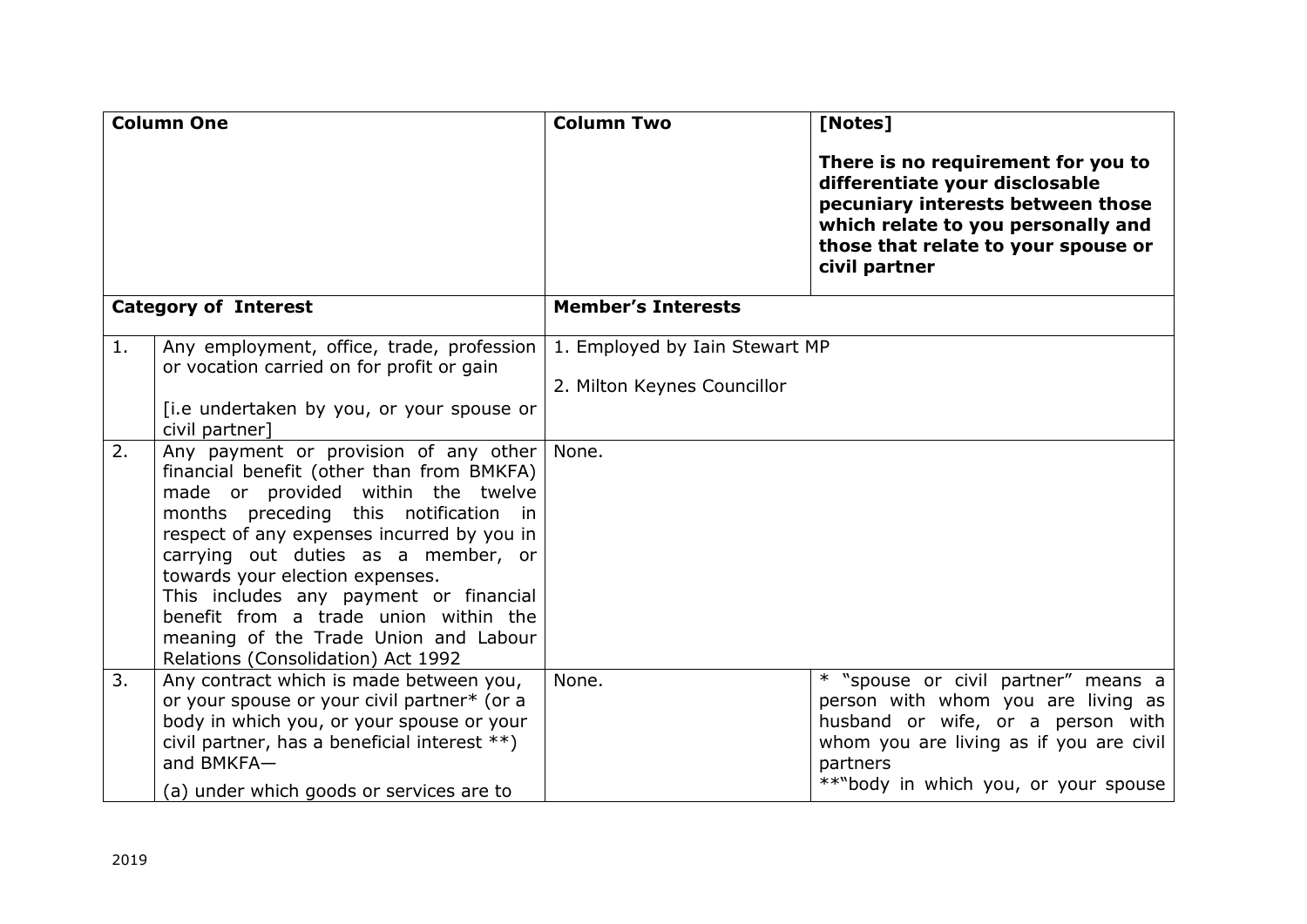|    | be provided or works are to be executed;<br>and<br>(b) which has not been fully discharged.                                                                                                              |                | or your civil partner has a beneficial<br>interest" means a firm in which you, or<br>your spouse or your civil partner is a<br>partner or a body corporate of which<br>you, or your spouse or your civil<br>partner is a director (or a member of<br>the committee of management of an<br>industrial and provident society), or in<br>the securities of which you, or your<br>spouse or your civil partner has a<br>beneficial interest |
|----|----------------------------------------------------------------------------------------------------------------------------------------------------------------------------------------------------------|----------------|-----------------------------------------------------------------------------------------------------------------------------------------------------------------------------------------------------------------------------------------------------------------------------------------------------------------------------------------------------------------------------------------------------------------------------------------|
| 4. | Any beneficial interest in land *** which is<br>within the areas of Buckinghamshire and<br>Milton Keynes<br>[i.e of you, or of your spouse or your civil<br>partner,]                                    | Own our house. | ***"land"<br>excludes<br>easement,<br>an<br>servitude, interest or right in or over<br>land which does not carry with it a right<br>for you, or your spouse or your civil<br>partner (alone or jointly with another)<br>to occupy the land or to receive income                                                                                                                                                                         |
| 5. | Any licence (alone or jointly with others) to<br>occupy land in the areas of<br>Buckinghamshire and Milton Keynes for a<br>month or longer<br>[i.e held by you, or your spouse or your<br>civil partner] | None.          |                                                                                                                                                                                                                                                                                                                                                                                                                                         |
| 6. | Any tenancy where (to your knowledge)-<br>(a) the landlord is BMKFA; and<br>(b) the tenant is a body in which you, or<br>your spouse or your civil partner, has a                                        | None.          |                                                                                                                                                                                                                                                                                                                                                                                                                                         |